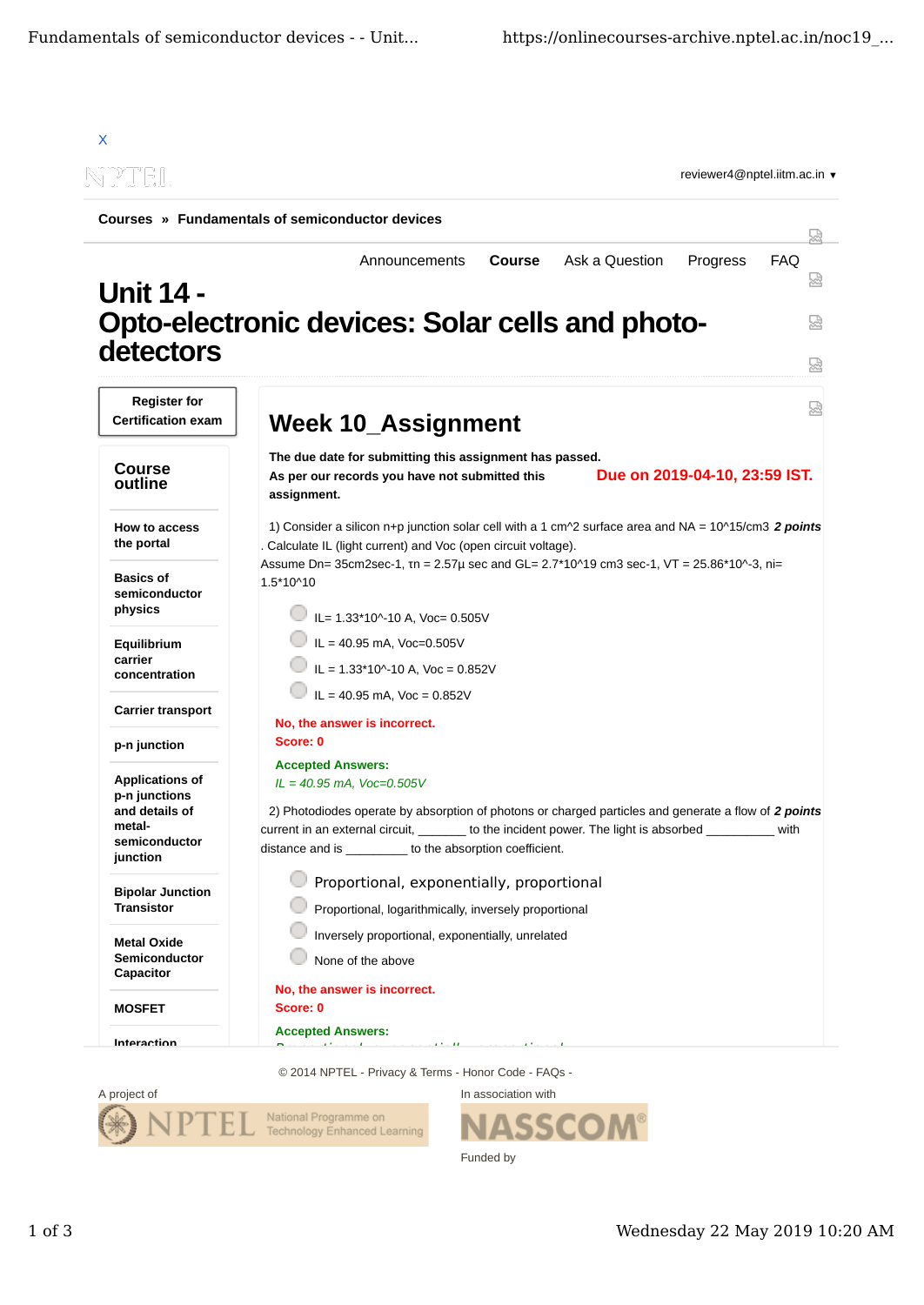| Which of the following is correct.?<br>Compound<br>ce De                                                                |                                                                                                                                                                                                                 |
|-------------------------------------------------------------------------------------------------------------------------|-----------------------------------------------------------------------------------------------------------------------------------------------------------------------------------------------------------------|
| <b>Semiconductors</b>                                                                                                   | All the above statements are correct.                                                                                                                                                                           |
| Opto-electronic                                                                                                         | All the above statements are wrong                                                                                                                                                                              |
| devices: Solar<br>Only statement (2) is correct<br>cells and photo-                                                     |                                                                                                                                                                                                                 |
| detectors                                                                                                               |                                                                                                                                                                                                                 |
| Statement (1) and (2) are correct<br>Solar cell<br>basics                                                               | 덣                                                                                                                                                                                                               |
| Solar cell<br>No, the answer is incorrect.<br>(contd.)<br>Score: 0                                                      | 덣                                                                                                                                                                                                               |
| Solar cell:<br><b>Accepted Answers:</b>                                                                                 | 덣                                                                                                                                                                                                               |
| Shockley<br>Only statement (2) is correct<br>Quiesser Limit                                                             |                                                                                                                                                                                                                 |
| 4) Consider the following statements:<br><b>Basics of</b><br>(1)                                                        | 1 poirt<br>Photodetectors are always noisier than solar cells.                                                                                                                                                  |
| photodetectors<br>(2)                                                                                                   | The theoretical responsivity of UV detector is always lower than that of IF (infra-red) detectors.                                                                                                              |
| Photodetectors:<br>(assuming QE=1 and no gain in both the cases.)<br>figures of merit<br>(3)<br>and types of<br>devices | 썼<br>Silicon can be used as detector to detect wavelength of 300nm.                                                                                                                                             |
| Which of the following is correct.?<br>Junction                                                                         |                                                                                                                                                                                                                 |
| photodetectors                                                                                                          | All the above statements are correct                                                                                                                                                                            |
| Quiz : Week<br>10 Assignment                                                                                            | All the above statements are wrong.                                                                                                                                                                             |
| Only statement (1) is correct<br>Assignmnet                                                                             |                                                                                                                                                                                                                 |
| Only statement (2) is correct.<br>10_Solutions                                                                          |                                                                                                                                                                                                                 |
| No, the answer is incorrect.<br>Opto-electronic<br>devices: Light<br>Score: 0                                           |                                                                                                                                                                                                                 |
| <b>Emitting Diodes</b><br><b>Accepted Answers:</b>                                                                      |                                                                                                                                                                                                                 |
| (LED)<br>All the above statements are correct                                                                           |                                                                                                                                                                                                                 |
| <b>Applications of</b><br>transistors and                                                                               | 5) A solar cell has Voc= 0.7V. Which of the following statements is correct?<br>1 point                                                                                                                         |
| basics of<br>microelectronic                                                                                            | Germanium can be used to make such a solar cell.                                                                                                                                                                |
| fabrication                                                                                                             | It is possible to estimate the fill factor of the solar cell without knowing any other parameter                                                                                                                |
|                                                                                                                         | Short circuit current of the solar cell can be estimated from this information.                                                                                                                                 |
|                                                                                                                         | All the above statements are incorrect.                                                                                                                                                                         |
| No, the answer is incorrect.                                                                                            |                                                                                                                                                                                                                 |
| Score: 0                                                                                                                |                                                                                                                                                                                                                 |
| <b>Accepted Answers:</b>                                                                                                | It is possible to estimate the fill factor of the solar cell without knowing any other parameter                                                                                                                |
|                                                                                                                         |                                                                                                                                                                                                                 |
| 1.5eV?                                                                                                                  | 6) A solar cell is illuminated uniformly by monochromatic light of wavelength 500nm and<br>1 point<br>intensity 25mW/cm2. What is the upper limit to short circuit current output of the cell if its bandgap is |
| 10mA/cm2                                                                                                                |                                                                                                                                                                                                                 |
| 100mA/cm2                                                                                                               |                                                                                                                                                                                                                 |
| 50mA/cm2                                                                                                                |                                                                                                                                                                                                                 |
| 5mA/cm2                                                                                                                 |                                                                                                                                                                                                                 |
| No, the answer is incorrect.                                                                                            |                                                                                                                                                                                                                 |
| Score: 0                                                                                                                |                                                                                                                                                                                                                 |
| <b>Accepted Answers:</b>                                                                                                |                                                                                                                                                                                                                 |
| 10mA/cm2                                                                                                                |                                                                                                                                                                                                                 |